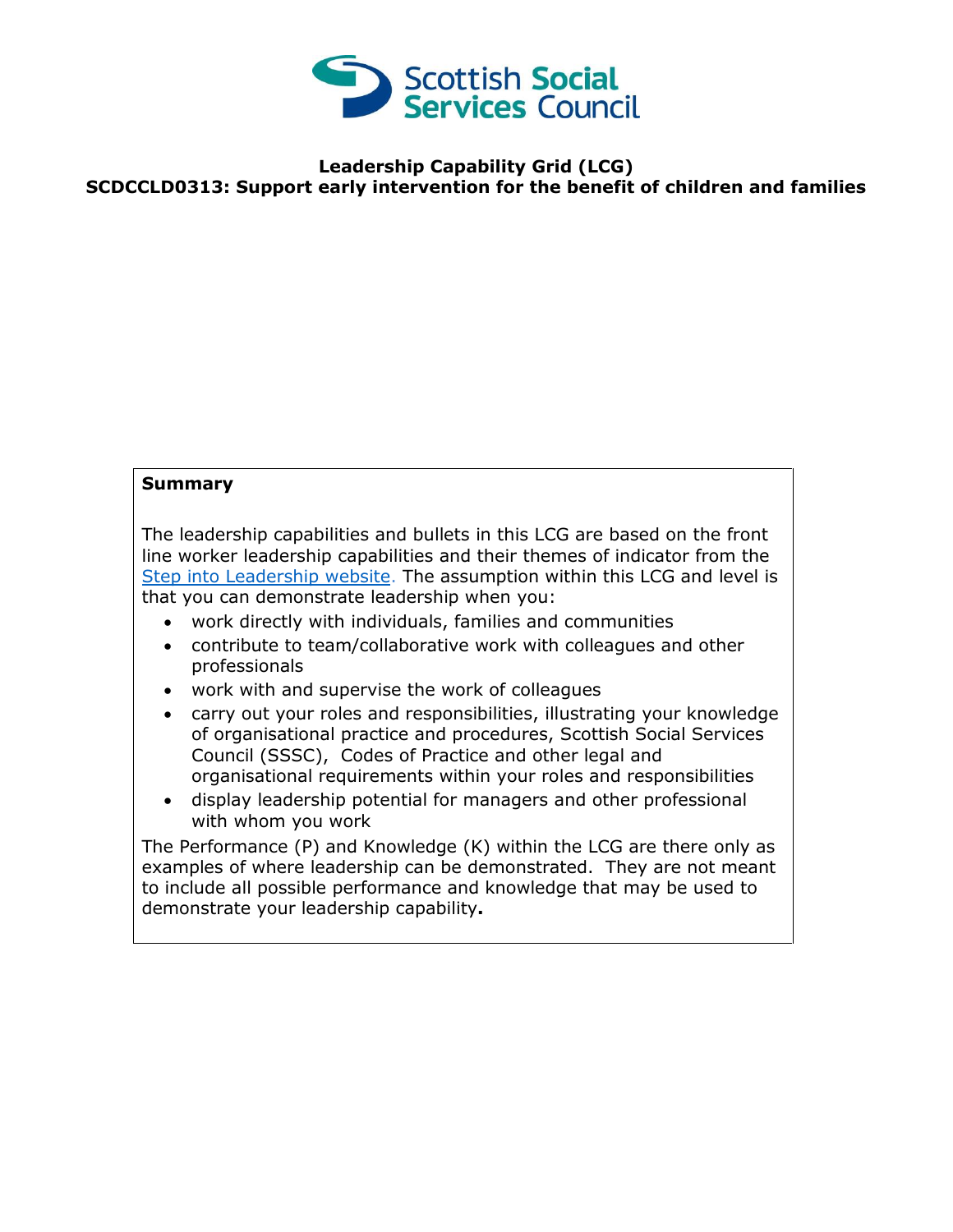

#### **Leadership Capability Grid (LCG) SCDCCLD0313: Support early intervention for the benefit of children and families**

| Leadership<br>capabilities         | When supporting early intervention for the benefit of children and<br>families you can demonstrate leadership capabilities by:                                                                                                                                                                                                                                                                                                                                                                                                                                                                                                                                                                                                                                                                                                                                                                                                                                                    |
|------------------------------------|-----------------------------------------------------------------------------------------------------------------------------------------------------------------------------------------------------------------------------------------------------------------------------------------------------------------------------------------------------------------------------------------------------------------------------------------------------------------------------------------------------------------------------------------------------------------------------------------------------------------------------------------------------------------------------------------------------------------------------------------------------------------------------------------------------------------------------------------------------------------------------------------------------------------------------------------------------------------------------------|
| <b>Vision</b>                      | Providing a vision for those with whom you work and your organisation when<br>you:<br>• See how best to make a difference when providing active support<br>(P1,2,3,6,9,12, 13,14,15,16,17, 21,22,23,24,26,29;<br>$K1, 2, 14, 15, 16, 17, 23, 39, 40, 43, 44)$<br>• Communicate and promote ownership of the vision when working with others<br>$(P1, 2, 3, 6, 9, 12, 13, 14, 15, 16, 17, 21, 22, 23, 24, 26, 29;$<br>$K1, 2, 14, 15, 16, 17, 23, 39, 40, 43, 44$ and when recording and reporting<br>$(P18, 19, 23, 31; K35, 36, 37, 41, 42)$<br>• Promote social service values through active participation and<br>personalisation $(P1, 4, 9, 12, 13, 14, 16; K1, 2.3.4, 11, 16)$ when working with<br>others ( $P2,6,17,22,24,26,29$ ; K8,9,45) and when recording and reporting<br>(P23; K42)<br>• See the bigger picture when demonstrating knowledge and practice of<br>organisational, local and national policies and procedures (P7,8,18,19,31;<br>K6, 8, 9, 35, 36, 37 |
| Self-<br>leadership                | Displaying self leadership when you:<br>• Demonstrate and adapt leadership in response to changing needs and<br>preferences (P3,29,30; K14,18) and overcoming barriers (P25; K46)<br>• Improve own leadership when you seek advice (P22,24,29; K20,28,44)<br>• Take intelligent risks when communicating with difficult, complex and<br>sensitive issues (P11,13;<br>K15,40,<br>• Demonstrate and promote resilience when adapting practice (P29; K28) and<br>overcoming barriers (P25; K3,4,46)<br>• Challenge discrimination and oppression $(P4; K1,4)$                                                                                                                                                                                                                                                                                                                                                                                                                        |
| <b>Motivating</b><br>and inspiring | Motivating and inspiring others when you:<br>• Inspire people by personal example<br>$(P1, 2, 3, 6, 9, 12, 13, 14, 15, 16, 17, 21, 22, 23,$<br>24, 26, 29; K1, 2, 14, 15, 16, 17, 23, 39, 40, 44, 45)<br>• Recognise and value the contribution of others $(P1,2,3,6,9,12,$<br>13, 14, 15, 16, 17, 21, 22, 23, 24, 26, 29; K1, 2, 14, 15, 16, 17, 20, 23, 39, 40, 43, 45<br>• Support the creation of a learning and performance culture (P29;<br>K16, 17, 20, 28)                                                                                                                                                                                                                                                                                                                                                                                                                                                                                                                |
| <b>Empowering</b>                  | Empowering people when you:<br>• Enable leadership at all levels (P2,6,9,13,16,17,21,22,24,26,29;                                                                                                                                                                                                                                                                                                                                                                                                                                                                                                                                                                                                                                                                                                                                                                                                                                                                                 |